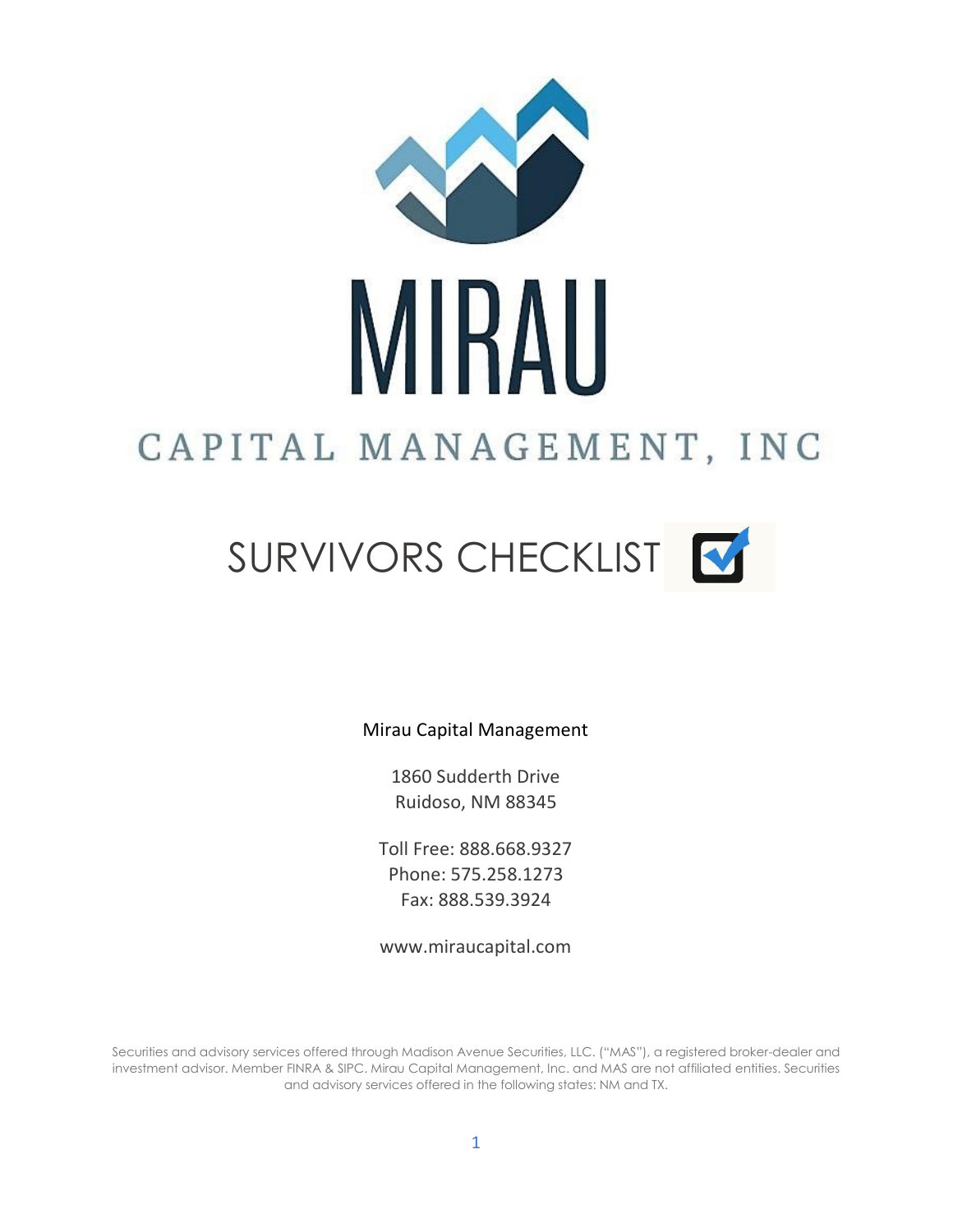

### **THINGS THAT NEED TO BE DONE WHEN A LOVED ONE DIES**

(*KEEP WITH YOUR IMPORTANT DOCUMENTS)*

- $\Box$  Contact Mirau Capital Management for guidance, and review and assistance of all retirement and financial accounts.
	- $\Box$  Review and update all beneficiary information.
	- $\Box$  Obtain signed death certificate and autopsy records (if applicable).
	- $\Box$  Within the first 24 hours, look for organ donation records. Check for signed authorization (on the driver's license or via health care surrogate), and arrange donation immediately.
	- $\Box$  Inventory safe deposit boxes and personal papers of the deceased.
	- $\Box$  Look for burial insurance policies and prepaid mortuary or cremation society plans.
	- $\Box$  Contact mortuary to make burial (or cremation) and funeral arrangements. Arrange for obituary notice.
	- $\Box$  Keep records of all payments for funeral and other expenses.
	- $\Box$  Contact friends and relatives, and allow them to help you out in this time of need.
	- $\Box$  Cancel or rearrange home deliveries or regular elder assistance services, if any (such as Meals on Wheels).
	- $\Box$  Obtain certified copies of the death certificate from the mortuary (consider purchasing 10 to 20 copies).
	- $\Box$  Arrange care of dependents, (if any).
	- $\Box$  Arrange care of pets, (if any).
	- $\Box$  Dispose of or arrange for care of any perishable property (food, plants, etc.)
	- $\Box$  Evaluate need for security at residence.

## *If applicable, notify:*

- $\Box$  Social Security Administration to stop checks.
- $\Box$  Department of Health Services if the deceased was receiving Medicare or Medigap support.
- $\Box$  Department of Veterans Affairs.
- $\Box$  Payers of any pensions (such as former employers) or annuities.
- $\Box$  Department of Motor Vehicles to cancel driver's license to minimize identity theft.
- $\Box$  Credit reporting agencies (Equifax, Experian, and Transunion) to minimize identity theft.
- □ Postal Service to forward mail.

---- Continued page 3.

*30 DAYS*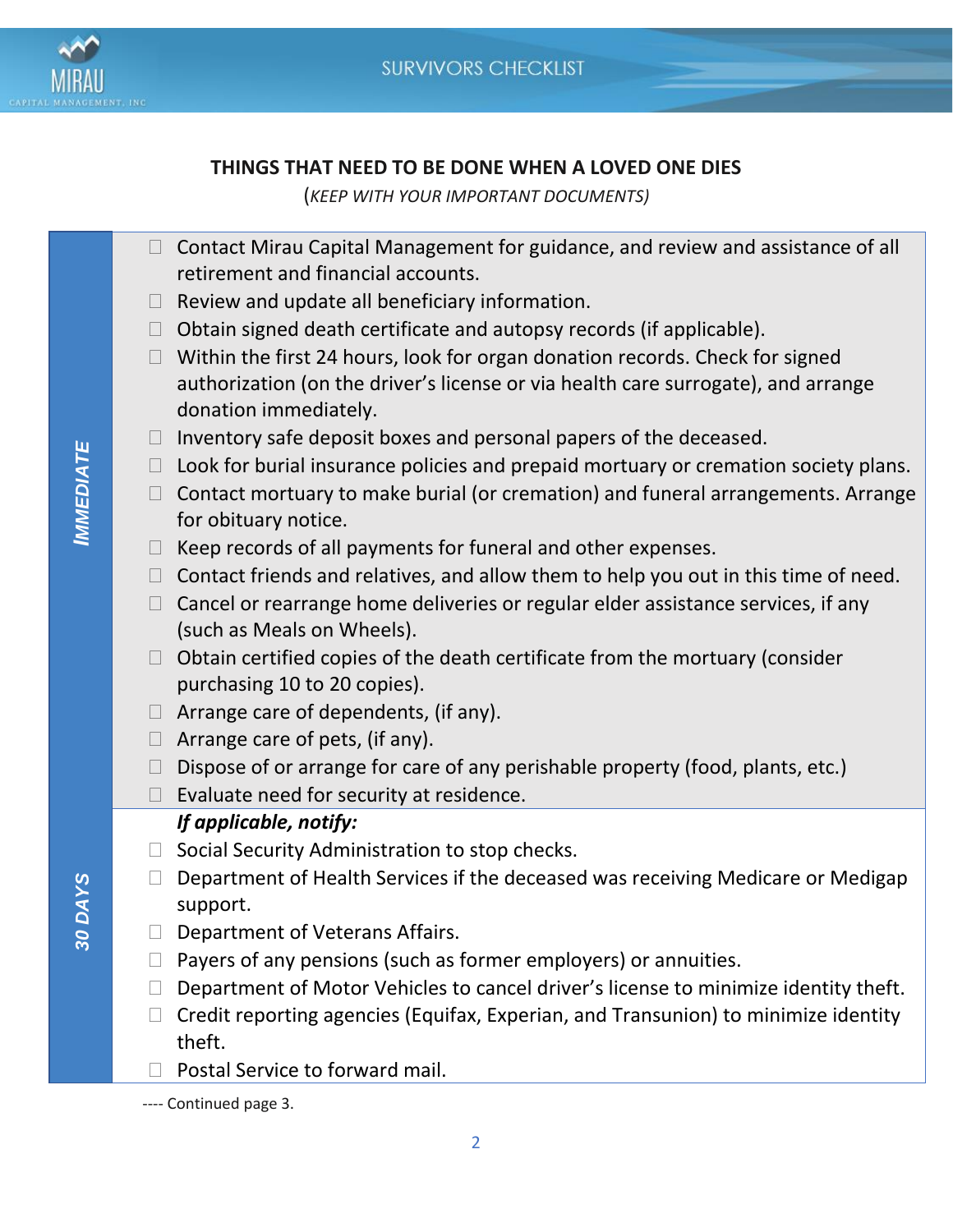



|                               |                                       | $\Box$ Locate documents, including will, trust(s), insurance policies and deeds to real<br>estate.             |  |
|-------------------------------|---------------------------------------|----------------------------------------------------------------------------------------------------------------|--|
| 30 DAYS                       |                                       | If there was a living trust, contact:                                                                          |  |
|                               |                                       | Successor trustee (trust manager) for eventual distribution of assets.                                         |  |
|                               |                                       | Mirau Capital Management for review and assistance in sorting out and distributing<br>assets.                  |  |
|                               | $\Box$                                | Insurance companies and arrange for any death benefits to be paid to<br>beneficiaries.                         |  |
|                               |                                       | $\Box$ IRA and pension companies for any death benefits to be paid to beneficiaries.                           |  |
|                               |                                       | If there was no trust and only a will, contact:                                                                |  |
|                               | $\Box$                                | County clerk and deposit the original will within 30 days.                                                     |  |
|                               | $\Box$                                | Executor to begin the probate process with an attorney.                                                        |  |
|                               |                                       | Mirau Capital Management for review and assistance in sorting out and distributing<br>assets.                  |  |
|                               |                                       | $\Box$ Contact CPA regarding any tax or accounting matters.                                                    |  |
|                               | $\Box$                                | Review credit cards and charge accounts, cancel as appropriate.                                                |  |
|                               | $\begin{array}{c} \hline \end{array}$ | Notify all creditors and utility companies.                                                                    |  |
|                               | $\Box$                                | Transfer title on jointly held assets.                                                                         |  |
| <b>SA DA YS</b>               |                                       | Inventory personal effects and arrange for disposition to family members, friends,<br>or charities.            |  |
|                               |                                       | $\Box$ Check with the three credit reporting agencies to make sure no fraudulent<br>accounts have been opened. |  |
|                               |                                       | Cancel email and social media accounts.                                                                        |  |
|                               |                                       | Cancel memberships in organizations.                                                                           |  |
|                               |                                       | Notify your election board.                                                                                    |  |
|                               |                                       | If surviving spouse:                                                                                           |  |
|                               |                                       | Contact Mirau Capital Management for review of finances and revised financial                                  |  |
|                               |                                       | plan.                                                                                                          |  |
| <b>- 6 MONTHS</b><br>$\infty$ |                                       | Update your will or trust and other core legal documents.                                                      |  |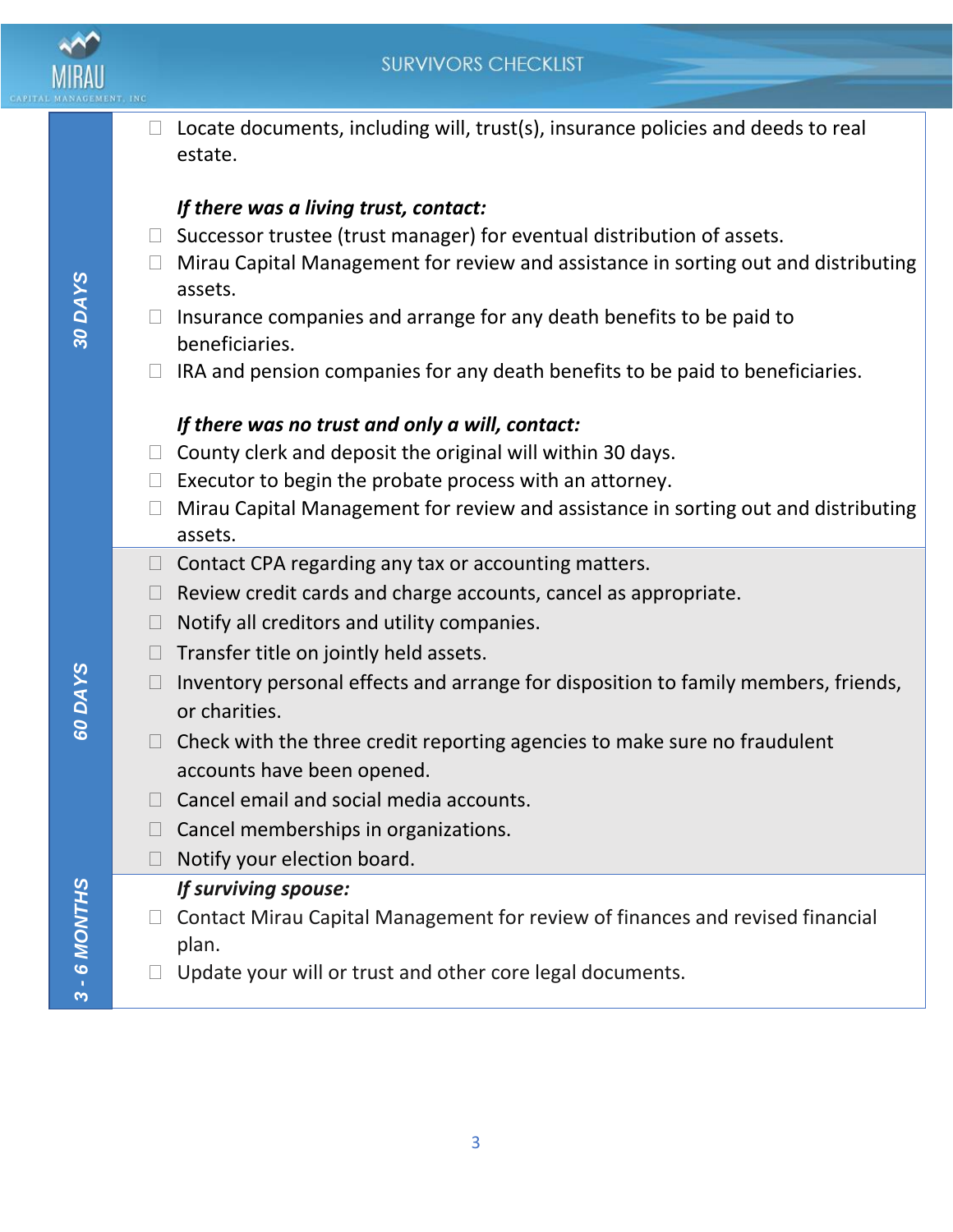

One of the difficulties facing your heirs after your death will be locating all of the relevant documents to help dispose of your estate in the manner you directed. This Personal Document Locator will help you record the location of your valuable papers, assets and other important items. This is also helpful for keeping track of documents when handling the death of someone else who has passed.

### **Fill in the blank spaces with specific locations (e.g., file cabinet in den). We've provided extra space for items particular to your individual situation.**

#### *Should you keep all your important documents in a safe deposit box?*

No. Safe deposit boxes are excellent for most important financial and legal documents, but there are some documents you shouldn't keep there. Keep your will and life insurance policies somewhere else. Generally, your safe deposit box will be locked upon your death — just when these important documents will be needed most.

|         | Name and the set of the set of the set of the set of the set of the set of the set of the set of the set of th                                                                                                                                                                                                                                                                                                                                                                                                                                                                                                                                                                                    | Date |  |  |  |
|---------|---------------------------------------------------------------------------------------------------------------------------------------------------------------------------------------------------------------------------------------------------------------------------------------------------------------------------------------------------------------------------------------------------------------------------------------------------------------------------------------------------------------------------------------------------------------------------------------------------------------------------------------------------------------------------------------------------|------|--|--|--|
|         |                                                                                                                                                                                                                                                                                                                                                                                                                                                                                                                                                                                                                                                                                                   |      |  |  |  |
|         |                                                                                                                                                                                                                                                                                                                                                                                                                                                                                                                                                                                                                                                                                                   |      |  |  |  |
|         |                                                                                                                                                                                                                                                                                                                                                                                                                                                                                                                                                                                                                                                                                                   |      |  |  |  |
| ERSONAL | Birth certificate entity of the state of the state of the state of the state of the state of the state of the<br>Medical records experience and a series of the series of the series of the series of the series of the series of the series of the series of the series of the series of the series of the series of the series of the series<br>Burial records experience and the contract of the contract of the contract of the contract of the contract of<br>Other contracts and contracts are the contract of the contracts of the contracts of the contracts of the contracts of the contracts of the contracts of the contracts of the contracts of the contracts of the contracts of th |      |  |  |  |
| Щ       | Life                                                                                                                                                                                                                                                                                                                                                                                                                                                                                                                                                                                                                                                                                              |      |  |  |  |
|         | Other contains and contains a state of the state of the state of the state of the state of the state of the state of the state of the state of the state of the state of the state of the state of the state of the state of t                                                                                                                                                                                                                                                                                                                                                                                                                                                                    |      |  |  |  |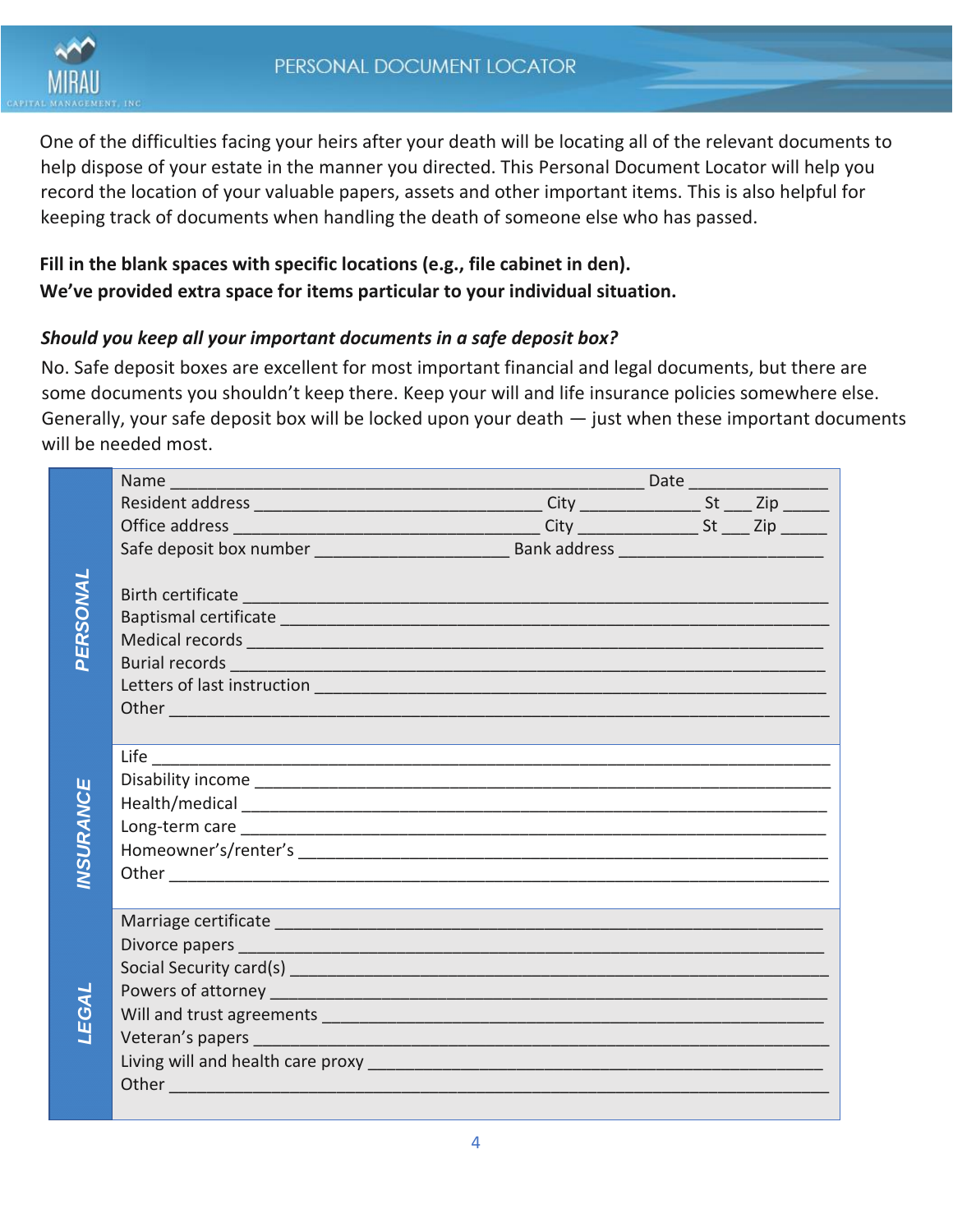

| <b>NANCIAL</b>     |                                                                                                                                                                                                                                |                                                            |  |  |          |  |
|--------------------|--------------------------------------------------------------------------------------------------------------------------------------------------------------------------------------------------------------------------------|------------------------------------------------------------|--|--|----------|--|
|                    |                                                                                                                                                                                                                                |                                                            |  |  |          |  |
|                    |                                                                                                                                                                                                                                |                                                            |  |  |          |  |
|                    |                                                                                                                                                                                                                                |                                                            |  |  |          |  |
|                    |                                                                                                                                                                                                                                |                                                            |  |  |          |  |
|                    |                                                                                                                                                                                                                                |                                                            |  |  |          |  |
|                    |                                                                                                                                                                                                                                |                                                            |  |  |          |  |
|                    |                                                                                                                                                                                                                                |                                                            |  |  |          |  |
|                    |                                                                                                                                                                                                                                |                                                            |  |  |          |  |
|                    | Automobile experience and a series of the series of the series of the series of the series of the series of the                                                                                                                |                                                            |  |  |          |  |
|                    |                                                                                                                                                                                                                                |                                                            |  |  |          |  |
|                    |                                                                                                                                                                                                                                |                                                            |  |  |          |  |
|                    | Other real estate example and a state of the state of the state of the state of the state of the state of the                                                                                                                  |                                                            |  |  |          |  |
|                    | Other contact the contact of the contact of the contact of the contact of the contact of the contact of the contact of the contact of the contact of the contact of the contact of the contact of the contact of the contact o |                                                            |  |  |          |  |
|                    |                                                                                                                                                                                                                                |                                                            |  |  |          |  |
|                    | Financial Management Professional: Brian Mirau, Mirau Capital Management, 1860                                                                                                                                                 |                                                            |  |  | Sudderth |  |
|                    | Dr. Ruidoso, NM 88345, (575) 258-1273                                                                                                                                                                                          | <u> 1989 - Johann Barbara, martxa alemaniar amerikan a</u> |  |  |          |  |
|                    |                                                                                                                                                                                                                                |                                                            |  |  |          |  |
|                    |                                                                                                                                                                                                                                |                                                            |  |  |          |  |
|                    |                                                                                                                                                                                                                                |                                                            |  |  |          |  |
| <b>MPORTANT</b>    |                                                                                                                                                                                                                                |                                                            |  |  |          |  |
|                    |                                                                                                                                                                                                                                |                                                            |  |  |          |  |
|                    |                                                                                                                                                                                                                                |                                                            |  |  |          |  |
|                    | <b>Bank (Checking)</b>                                                                                                                                                                                                         |                                                            |  |  |          |  |
|                    |                                                                                                                                                                                                                                |                                                            |  |  |          |  |
|                    |                                                                                                                                                                                                                                |                                                            |  |  |          |  |
|                    | <b>Bank (Savings)</b>                                                                                                                                                                                                          |                                                            |  |  |          |  |
|                    |                                                                                                                                                                                                                                |                                                            |  |  |          |  |
|                    |                                                                                                                                                                                                                                |                                                            |  |  |          |  |
|                    | <b>Credit Union</b>                                                                                                                                                                                                            |                                                            |  |  |          |  |
|                    |                                                                                                                                                                                                                                |                                                            |  |  |          |  |
|                    | Credit Union address ______________________________City ______________________St _______Zip ________                                                                                                                           |                                                            |  |  |          |  |
| <b>NSTITUTIONS</b> | <b>Money Market Fund</b>                                                                                                                                                                                                       |                                                            |  |  |          |  |
|                    |                                                                                                                                                                                                                                |                                                            |  |  |          |  |
|                    | MM fund address ________________________________City ______________________St ______Zip ___________                                                                                                                            |                                                            |  |  |          |  |
|                    | <b>Savings Association</b>                                                                                                                                                                                                     |                                                            |  |  |          |  |
|                    |                                                                                                                                                                                                                                |                                                            |  |  |          |  |
|                    | Savings association address ________________________City _____________________St _______Zip ________                                                                                                                           |                                                            |  |  |          |  |
|                    | <b>Other</b>                                                                                                                                                                                                                   |                                                            |  |  |          |  |
|                    |                                                                                                                                                                                                                                |                                                            |  |  |          |  |
|                    |                                                                                                                                                                                                                                |                                                            |  |  |          |  |
|                    |                                                                                                                                                                                                                                |                                                            |  |  |          |  |

 $\overline{\mathbf{5}}$